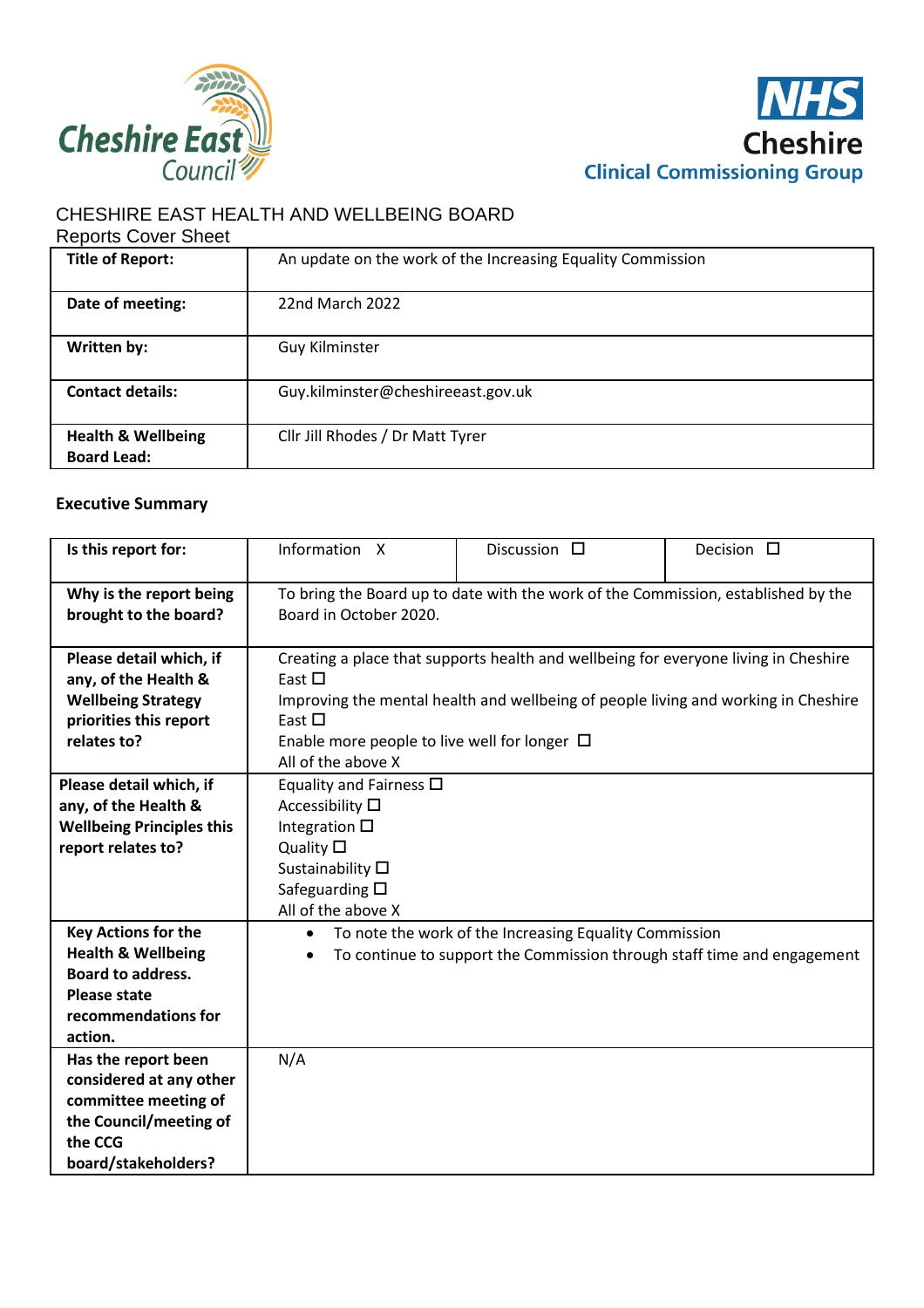| Has public, service user,<br>patient | N/A                                                                                   |
|--------------------------------------|---------------------------------------------------------------------------------------|
| feedback/consultation                |                                                                                       |
| informed the                         |                                                                                       |
| recommendations of                   |                                                                                       |
| this report?                         |                                                                                       |
| If recommendations are               | The Commission's current focus is on Crewe and in the medium to long term the         |
| adopted, how will                    | work that is being undertaken should contribute to a reduction in health inequalities |
| residents benefit?                   | in the town. The Commission will oversee the publication of a Strategy setting out    |
| Detail benefits and                  | actions that can be taken by partners to begin to address the issues contributing to  |
| reasons why they will                | those inequalities.                                                                   |
| benefit.                             |                                                                                       |

#### **1 Report Summary**

- 1.1 The Cheshire East Health and Wellbeing Board agreed to the establishment of the Increasing Equality Commission in October 2020. Since then, the Commission has met seven times. At it's March 2021 meeting it agreed to initially focus on Crewe, where there are the most significant inequalities in the borough. Work is underway to prepare a strategy for reducing inequalities in Crewe which will be published in the late summer of 2022. A wide range of partners are directly involved or have contributed to workshops to add to the knowledge base to inform the thinking and strategy development.
- 1.2 In addition the Commission is taking the lead on the work to support the Cheshire and Merseyside Integrated Care System's ambition to become a Marmot Community (supported by the Health and Wellbeing Board at it's meeting in November 2021).

### **2 Recommendations**

- 2.1 That the Cheshire East Health and Wellbeing Board notes the work of the Increasing Equality Commission to date.
- 2.2 The Cheshire East Health and Wellbeing Board and its constituent partners continue to support the work of the Commission.

#### **3 Reasons for Recommendations**

3.1 To bring the Cheshire East Health and Wellbeing Board up to date with the work of the Commission.

#### **4 Impact on Health and Wellbeing Strategy Priorities**

4.1 Reducing health inequalities is a key ambition of the Joint Health and Wellbeing Strategy, the Cheshire East Place Five Year Plan and the Council's Corporate Plan.

#### **5 Background and Options**

5.1 In October 2020 the Health and Wellbeing Board received a report on health inequalities in Cheshire East that recommended the setting up of a Commission to bring together partners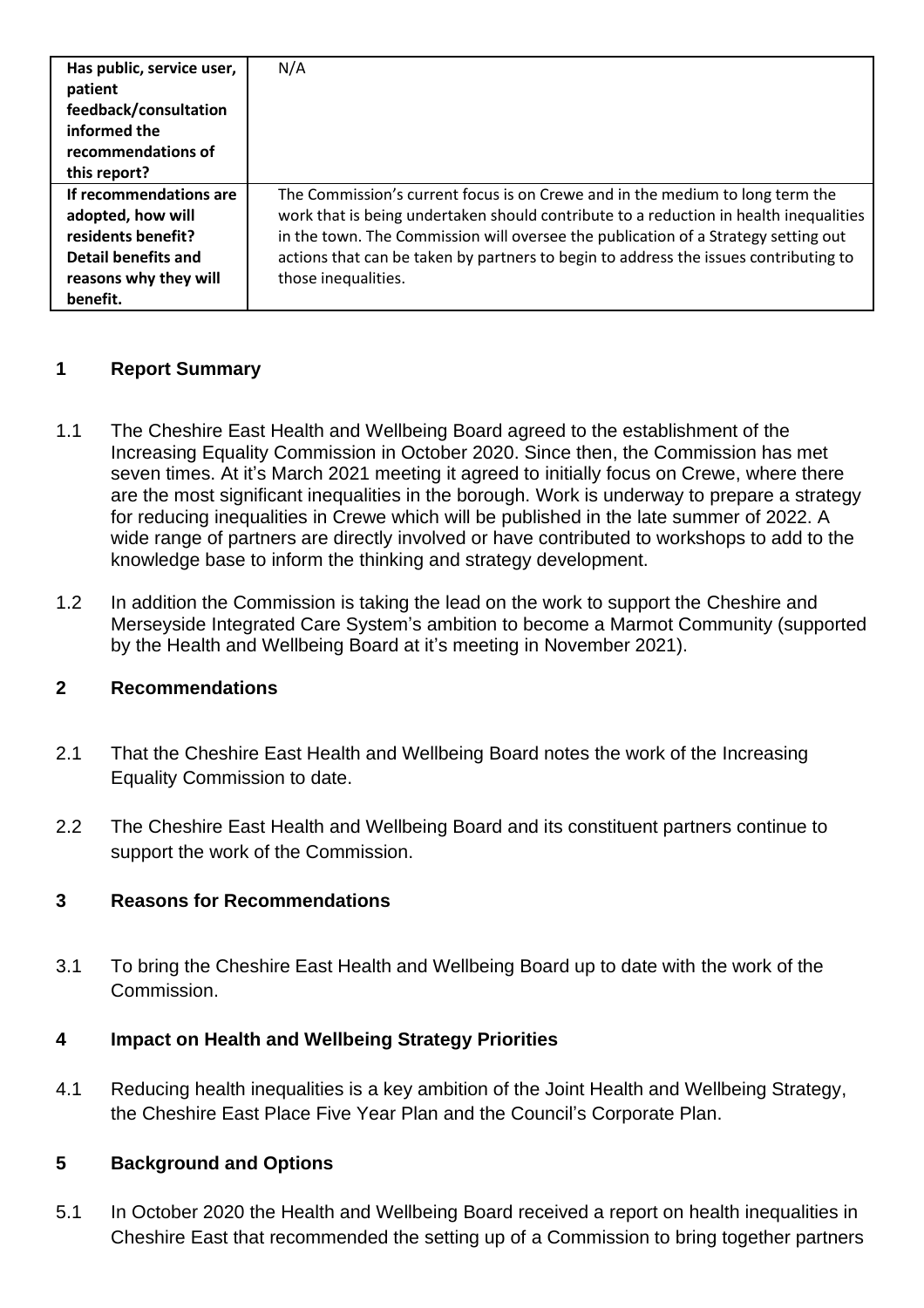to focus on what might be done to reduce inequalities in the borough. The Board agreed to the establishment of the Commission and Cllr Jill Rhodes agreed to act as the Chair.

- 5.2 The first meeting of the Commission took place in December 2020 and in March 2021 the Terms of Reference, scope of work and initial focus were agreed. Having considered the evidence for Cheshire East, the view was that Crewe needed to be the priority area for the Commission's attention, with the levels and degree of inequality being greater than elsewhere in the borough. The membership of the Commission was then widened to draw in appropriate partners (see Appendix 1 for list of members).
- 5.3 The subsequent Commission meetings then began to explore in detail the evidence for inequalities in Crewe and to hear from experts in different areas (for example housing, children and families and green spaces), to inform thinking and discussion. In November / December 2021 a series of virtual workshops were held covering the following areas:
	- Skills development
	- Early life interventions
	- Employment and work
	- Transport and active travel
	- Ill health prevention
	- Resilient communities
- 5.4 These provided an opportunity for more people to get involved in the work of the Commission, providing information about initiatives underway or planned that might contribute to reducing inequalities, widening the shared knowledge base of members and making critical connections between projects and programmes of work to maximise the potential impacts.
- 5.5 The Commission is intending to publish a strategy for reducing inequality in Crewe in the late summer. This will set out actions that, over the next five to ten years will (all being well) contribute to a reduction in inequalities. Much of this will be connected to the effective joining up of already planned infrastructure projects and other proposed developments and interventions that will provide good jobs, opportunities for better paid work, improved educational attainment and skills development, better housing, access to green spaces and enhanced active travel provision.
- 5.6 The key role of the Commission is to connect the pieces, raise awareness and encourage all to think about how their work can contribute to the reduction of inequalities. Taking ownership of the Cheshire and Merseyside Integrated Care System's 'Marmot Community' programme, will further support this work, but also start to prepare for the next phase of the Commission's work looking at other parts of the borough (for example the work on healthy ageing and inequality in rural areas).
- 5.7 The next stages in relation to Crewe include review and synthesis of evidence and workshop feedback to date, gap filling (for example we want to look at evidence for impact of gambling), further partner and resident engagement and the drafting of the strategy. Chapter authors have been identified and first drafts are being prepared.